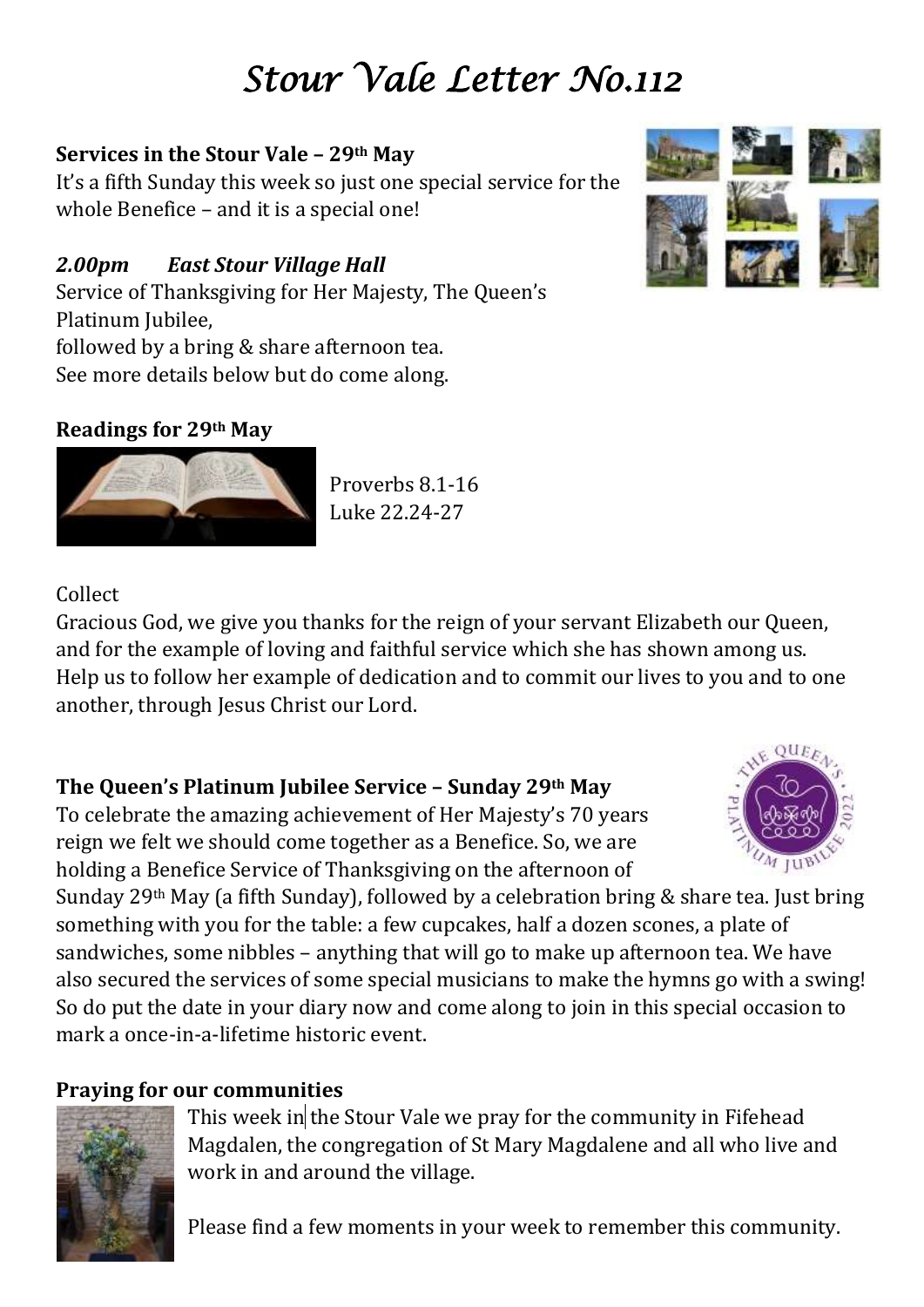### **Regular Benefice Gatherings coming up in May/June:**

Friday 27<sup>th</sup> May at 2pm East Stour Church Benefice Prayer Group Wednesday 1<sup>st</sup> June at 7pm East Stour Church Rucksack Stories Monday 13<sup>th</sup> June at 7.30pm East Stour Church Compline & Company Monday 20<sup>th</sup> June at 2.30pm East Stour Village Hall Knit & Natter Monday 27th June at 10.30am West Stour Village Hall Bible Book Group

#### **Events dates for your Diary**

*Saturday 28th May – Lower House, Buckhorn Weston* Sue Hawksley has kindly offered to host a coffee morning in her garden for church funds from 10.30am

*Saturday & Sunday 28th/29th May – Stour Provost village* 2pm – 5pm Stour Provost Open Gardens

*Sunday 29th May – East Stour Village Hall* 2pm Benefice Platinum Jubilee Service followed by a bring & share tea (*see above*)

*Saturday 11th June – Todber Church* Coffee morning & Brunch, 10am – 12 noon

*Saturday 25th June - Todber Church* Coffee morning with a gardening theme, 10am – 12 noon

*Saturday 30th June – Kington Magna Church* The ever-popular Artisan Coffee & Crafts from 10am – 12 noon

*Saturday 9th July – Todber Church*  Coffee morning, 10am – 12 noon

*Saturday 9th July – Buckhorn Weston Village Hall* Fete and fun dog show starts 2.30pm

*Sunday 17th July – East Stour Church* Cream Teas – more information to follow

*Sat 23rd / Sun 24th July – Fifehead Magdalen Church* Flower Festival from 3pm – 4.30pm both days, concluding with a Songs of Praise on Sunday at 6.30pm.

*See Octavo for other village activities over the next few months!*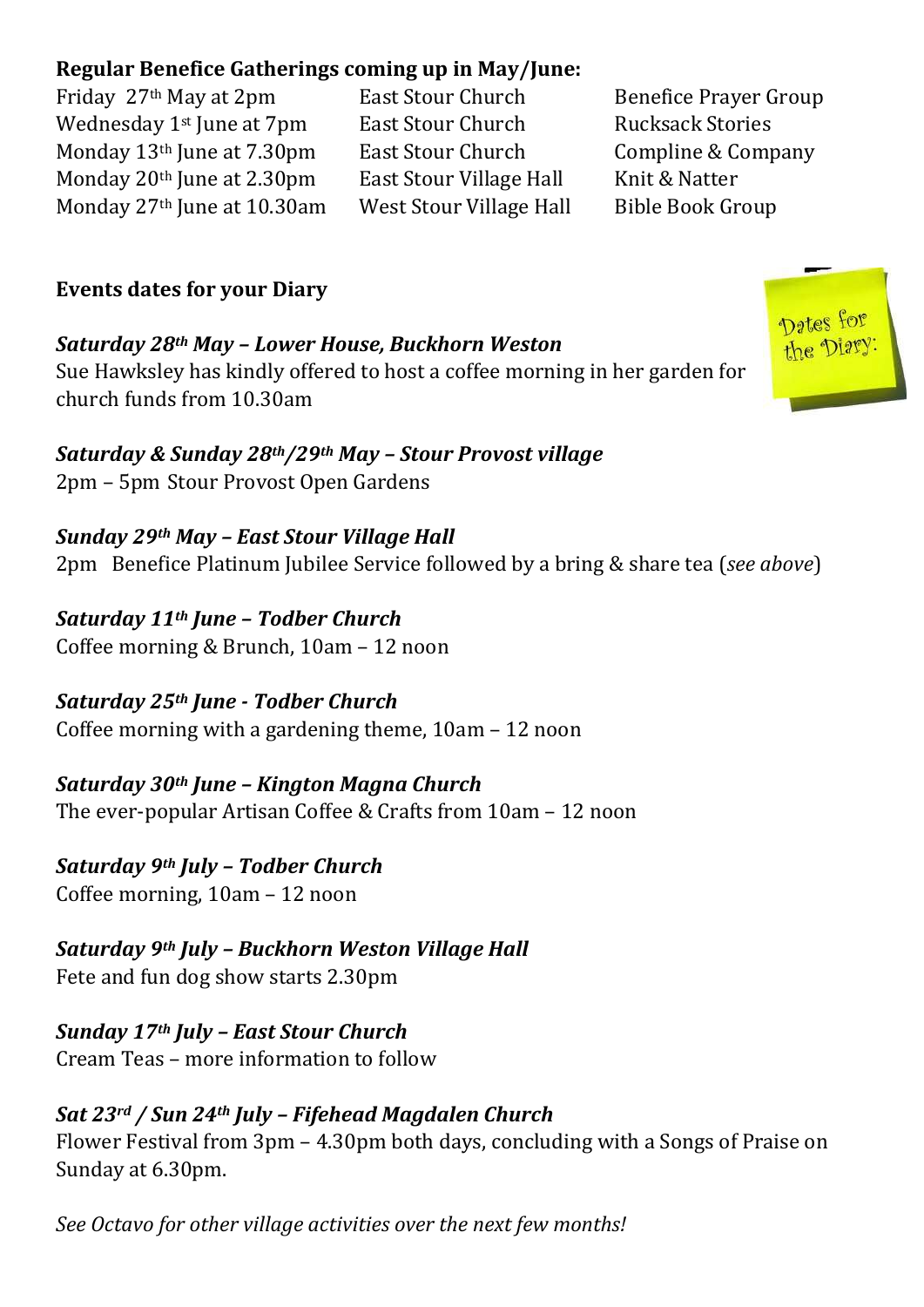#### **The Newsletter**

Due to Barbara's new job and increased working hours, this Newsletter is now going to be produced by Jill Perry, our *Octavo* magazine editor and administrator. If you would like anything advertised in the weekly newsletter, contact either Jill or Revd Richard. Our sincere thanks to Jill for taking this on.



#### **Pause for Thought**

*It is no secret that the Queen is a woman of great faith and that this has been a contributing factor to her strength throughout her reign. This extract is from her Christmas broadcast in 2002:*

"I know just how much I rely on my faith to guide me through the good times and the bad. Each day is a new beginning. I know that the only way to live my life is to try to do what is right, to take the long view, to give of my best in all that the day brings, and to put my trust in God….I draw strength from the message if hope in the Christian gospel."

#### **Quote of the Week**



*Life meanders like a path through the woods. We have seasons when we flourish and seasons when the leaves fall from us, revealing our bare bones. Given time, they grow again.*

Katherine May

#### **Prayer for the Queen**

Almighty God, whose Son Jesus Christ exchanged the glory of a heavenly throne for the form of a servant, we thank you that you have given Elizabeth our Queen a heart to serve her people, and have kept her devoted in this service beyond all who were before her: encourage us by her example to serve one another, and to seek the common good,



until you call us all to reign with Christ in your eternal kingdom. Amen.